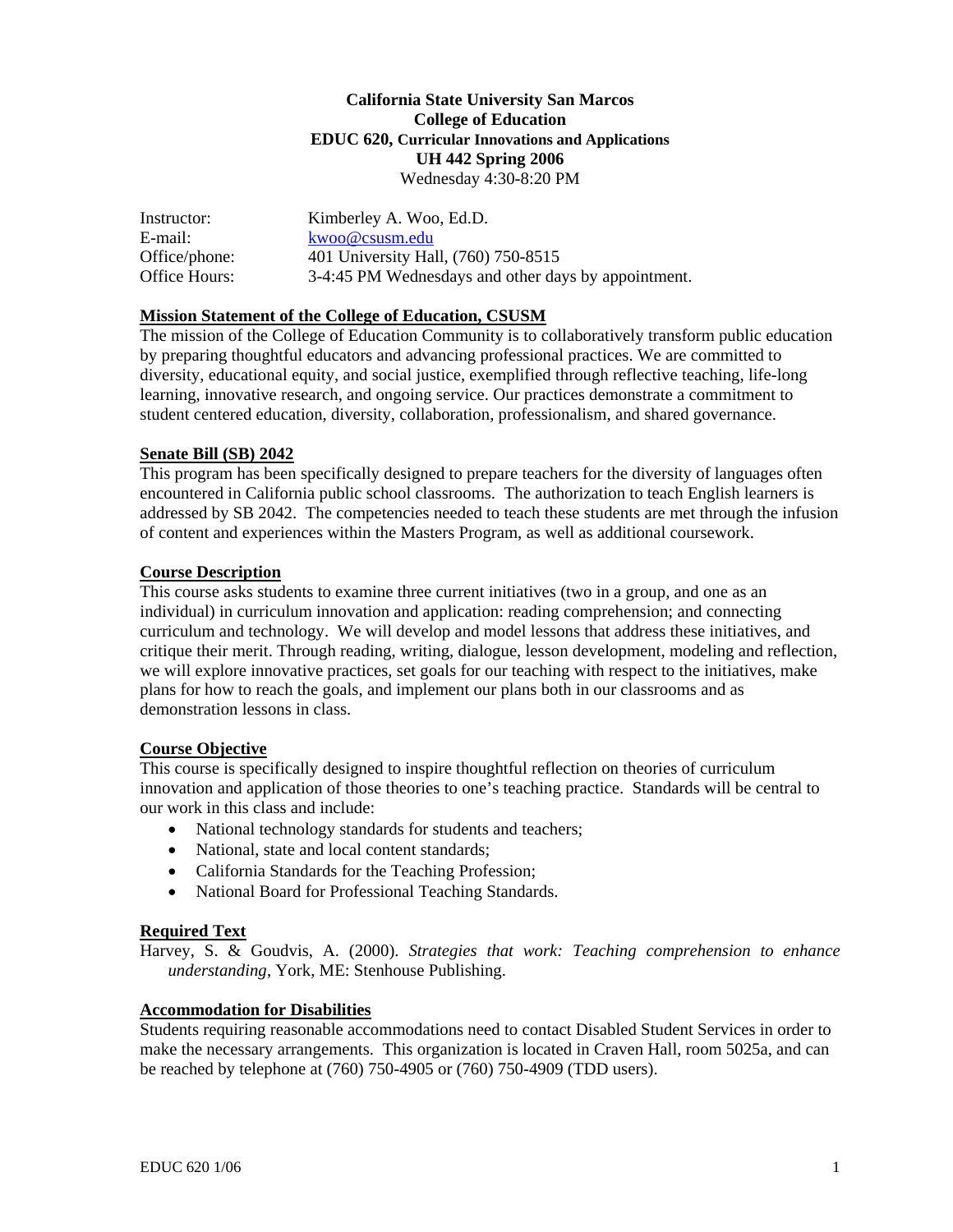## **Plagiarism**

All work submitted for this course should reflect each student's original efforts. When relying on supporting documents authored by others, students should cite those documents clearly and completely. Failure to do so may result in failure of the course.

## **Grading Policy**

All students will come prepared to class; readings and homework assignments are listed on the dates on which they are due. Final grades for the course will be calculated according to the following total scores:

| 94-100\%=A      | $77-79\% = C +$ | $60-63\% = D$   |
|-----------------|-----------------|-----------------|
| $90-93\% = A$   | $74 - 76\% = C$ | Below 60% $=$ F |
| $87-89\% = B +$ | $70-73\% = C$   |                 |
| $84 - 86\% = B$ | $67-69\% = D+$  |                 |
| $80 - 83\% = B$ | $64-66\% = D$   |                 |

All required work is expected to be on time. One grade level will be deducted for each class meeting for which it is late (e.g., an "A" assignment that is submitted one class session late will be marked down to an A-). Unless prior instructor approval is secured, assignments will not be accepted three class sessions after which they are due. Life and death situations will be handled on a case-by-case basis, as determined by the instructors.

It is expected that students will proofread and edit their assignments prior to submission. Students will ensure that text is error-free (grammar, spelling), and ideas are logically and concisely presented. Refer to American Psychological Association (APA) manual, 5<sup>th</sup> edition, for guidance. Neglecting to do the above will impact the instructor's ability to read and understand the text**; the assignment's grade will be negatively affected as a result of this oversight.** 

Grading will also include a component of "professional demeanor." Students will conduct themselves in ways that are generally expected of those who work in the education profession. This includes but is not limited to the following:

- On-time arrival to all class sessions;
- Advance preparation of readings and timely submission of assignments;
- Respectful participation in all settings (e.g., whole group, small group, in/outside of class);
- Carefully considered, culturally aware approaches to solution-finding.

## **College of Education attendance policy**

Due to the interactive nature of courses in the College, and the value placed on the contributions of every student, students are expected to prepare for, attend, and participate in all classes. For extenuating circumstances contact the instructors **before** class is missed, and make arrangements to make up what was missed. At minimum, a student must attend more than 80% of class time, or s/he may not receive a passing grade for the course. If a student misses two class sessions (equal to whole day, e.g., 8-2:15 PM) or is late (or leaves early) for more than three sessions, the highest possible grade earned will be a "C+". **Notification of absences does not allow students to assume they are automatically excused.**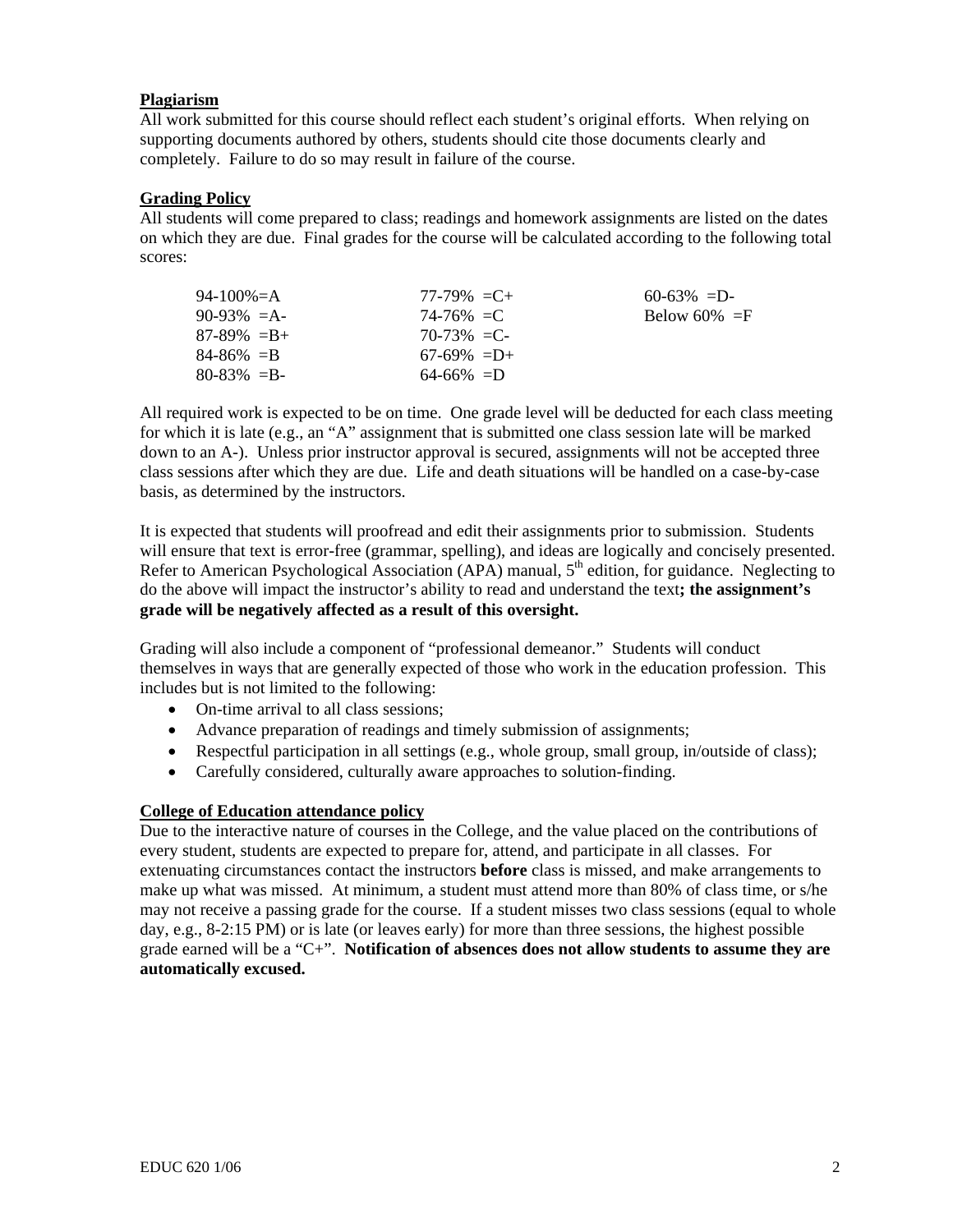| January 18  | <b>Introduction to course</b><br>A. Blue Socks                                                                                                                                                                                                                                                                                                                                                                                                                                                                                              |  |  |
|-------------|---------------------------------------------------------------------------------------------------------------------------------------------------------------------------------------------------------------------------------------------------------------------------------------------------------------------------------------------------------------------------------------------------------------------------------------------------------------------------------------------------------------------------------------------|--|--|
|             | B. Review syllabus and course requirements.                                                                                                                                                                                                                                                                                                                                                                                                                                                                                                 |  |  |
|             | C. Discuss class times, attendance policy.                                                                                                                                                                                                                                                                                                                                                                                                                                                                                                  |  |  |
|             | D. Explore the question of how do people make sense of information?<br>Of processes?                                                                                                                                                                                                                                                                                                                                                                                                                                                        |  |  |
|             | E. "New Social Studies" sorting activity.                                                                                                                                                                                                                                                                                                                                                                                                                                                                                                   |  |  |
|             | F. Nacerima activity.                                                                                                                                                                                                                                                                                                                                                                                                                                                                                                                       |  |  |
|             | G. Get into groups of two for teaching of assigned chapters and two<br>related initiatives, and to chronicle another group's efforts.<br>H. Get into groups to begin creating assessments.<br>I. Designate a group "communicator" (e.g., create and maintain the                                                                                                                                                                                                                                                                            |  |  |
|             | class e-list).                                                                                                                                                                                                                                                                                                                                                                                                                                                                                                                              |  |  |
|             | J. As a class, define "what qualifies as educational innovation?"<br>K. If the class decides to go for the 12-week format, must "make-up"<br>1 hour. Currently scheduled from $5:30-8:15=2.75$ class meeting time<br>plus 15 minute break. So 3 hours per class $x$ 15 weeks = 45 hours.<br>If class goes for 12 week session, 5-8:45 with 20 minutes of break.<br>*Keep working on assessments. Be ready to present in class on<br>January 25. Please bring enough copies so everyone in the class plus<br>the instructor can have a copy. |  |  |
|             |                                                                                                                                                                                                                                                                                                                                                                                                                                                                                                                                             |  |  |
| January 25  | A. American Psychological Association (APA) review.                                                                                                                                                                                                                                                                                                                                                                                                                                                                                         |  |  |
|             | B. Present and discuss draft assessments.<br>C. Discuss some reading initiatives occurring in your school and/or<br>District.                                                                                                                                                                                                                                                                                                                                                                                                               |  |  |
|             | * Post finalized versions of assessments to the e-list by Sunday,<br>January 29, 5 PM.                                                                                                                                                                                                                                                                                                                                                                                                                                                      |  |  |
| February 1  | A. Review of library research skills and time to begin gathering<br>materials about initiatives.                                                                                                                                                                                                                                                                                                                                                                                                                                            |  |  |
|             | B. Discuss questions about research process and/or content of library<br>materials.                                                                                                                                                                                                                                                                                                                                                                                                                                                         |  |  |
|             | C. Review assessment for draft #1.                                                                                                                                                                                                                                                                                                                                                                                                                                                                                                          |  |  |
|             | D. Time to work in groups.                                                                                                                                                                                                                                                                                                                                                                                                                                                                                                                  |  |  |
| February 8  | A. Woo provides class with an article about a current initiative so the<br>group can discuss as a whole.                                                                                                                                                                                                                                                                                                                                                                                                                                    |  |  |
|             | B. Peer feedback to three other person's texts using rubric #1.<br>C. Review peer teaching rubric.                                                                                                                                                                                                                                                                                                                                                                                                                                          |  |  |
|             | D. Review rubric for chronicling peers' teaching experience.                                                                                                                                                                                                                                                                                                                                                                                                                                                                                |  |  |
|             | E. Meet one-on-one or in small groups to talk about initiatives.                                                                                                                                                                                                                                                                                                                                                                                                                                                                            |  |  |
|             | * Peer feedback to draft #1 (please bring three copies to class).                                                                                                                                                                                                                                                                                                                                                                                                                                                                           |  |  |
| February 15 | A. Peer teaching of chapters $1 \& 2$ , and two related initiatives.<br>B. Responses from the group.                                                                                                                                                                                                                                                                                                                                                                                                                                        |  |  |
|             | B. Video regarding effective curricular innovations.                                                                                                                                                                                                                                                                                                                                                                                                                                                                                        |  |  |
|             | C. Debrief video                                                                                                                                                                                                                                                                                                                                                                                                                                                                                                                            |  |  |
|             | * Draft # 1 due<br>* Chapters 1 & 2                                                                                                                                                                                                                                                                                                                                                                                                                                                                                                         |  |  |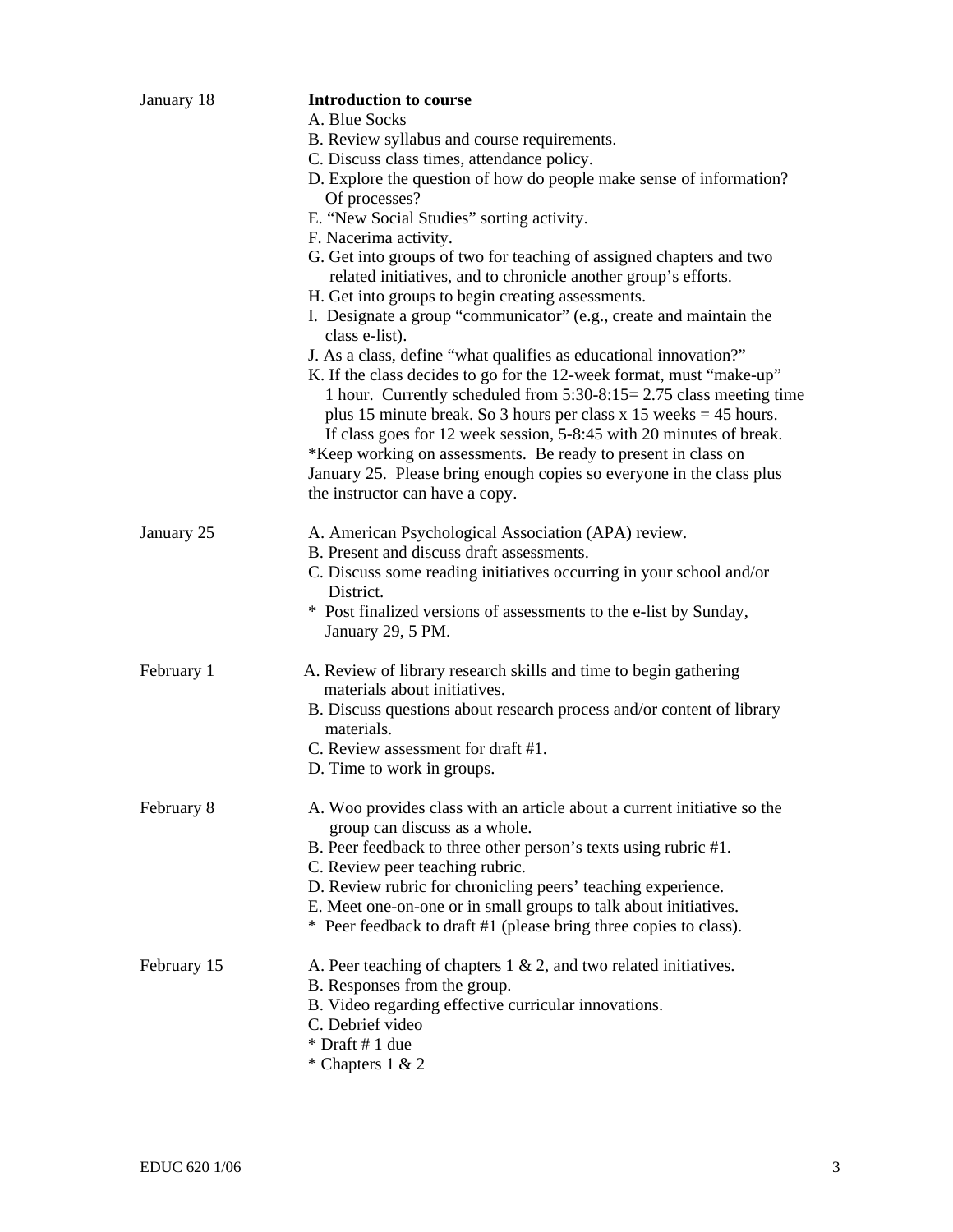| February 22 | A. General feedback to draft #1<br>B. Peer teaching of chapters $3 \& 4$ , and two related initiatives.<br>C. Responses from the group.<br>D. Chronicle of chapters $1 \& 2$ .<br>* Chapters $3 & 4$                                                                                                                                                                               |
|-------------|------------------------------------------------------------------------------------------------------------------------------------------------------------------------------------------------------------------------------------------------------------------------------------------------------------------------------------------------------------------------------------|
| March 1     | A. Peer teaching of chapters $5 \& 6$ , and two related initiatives<br>B. Feedback from the group.<br>C. Review draft rubric #2.<br>D. Chronicle of chapters $3 & 4$ .<br>E. Time to work in groups.<br>*Chapters 5 & 6                                                                                                                                                            |
| March 8     | A. Peer feedback to three other person's texts using draft rubric #2.<br>B. Chronicle of chapter $5 & 6$ .<br>C. Invited panel to share their experiences about reading initiatives in their<br>schools.<br>* Peer feedback to draft #2 (Please bring three copies to class).                                                                                                      |
| March 15    | A. Peer teaching of chapters $7 & 8$ , and two related initiatives<br>B. Feedback from the group.<br>C. Introduce case study approach and practice in class.<br>* Draft #2 due<br>* Chapters 7 & 8                                                                                                                                                                                 |
| March 22    | A. Peer teaching of chapters $9 < 10$ , and two related initiatives<br>B. Feedback from the group.<br>C. Chronicle from chapters $7 & 8$ .<br>D. General feedback to draft #2.<br>E. Review final version rubric of individual initiative.<br>E. Time to meet one-on-one to talk about individual initiatives.<br>*Chapters 9 & 10                                                 |
| March 29    | Spring Break, no class                                                                                                                                                                                                                                                                                                                                                             |
| April 5     | A. Peer teaching of chapters $9 < 10$ , and two related initiatives<br>B. Feedback from the group.<br>C. Chronicle from chapters $9 < 10$ .<br>* Final version of paper due<br>* Everyone comes with two articles related to initiatives. One article<br>is based on information from chapter 11 and one article is based on<br>information from chapter 12.<br>* Chapter 11 & 12. |
| April 12    | In-class case analysis<br>Wrap-up<br>Course evaluations                                                                                                                                                                                                                                                                                                                            |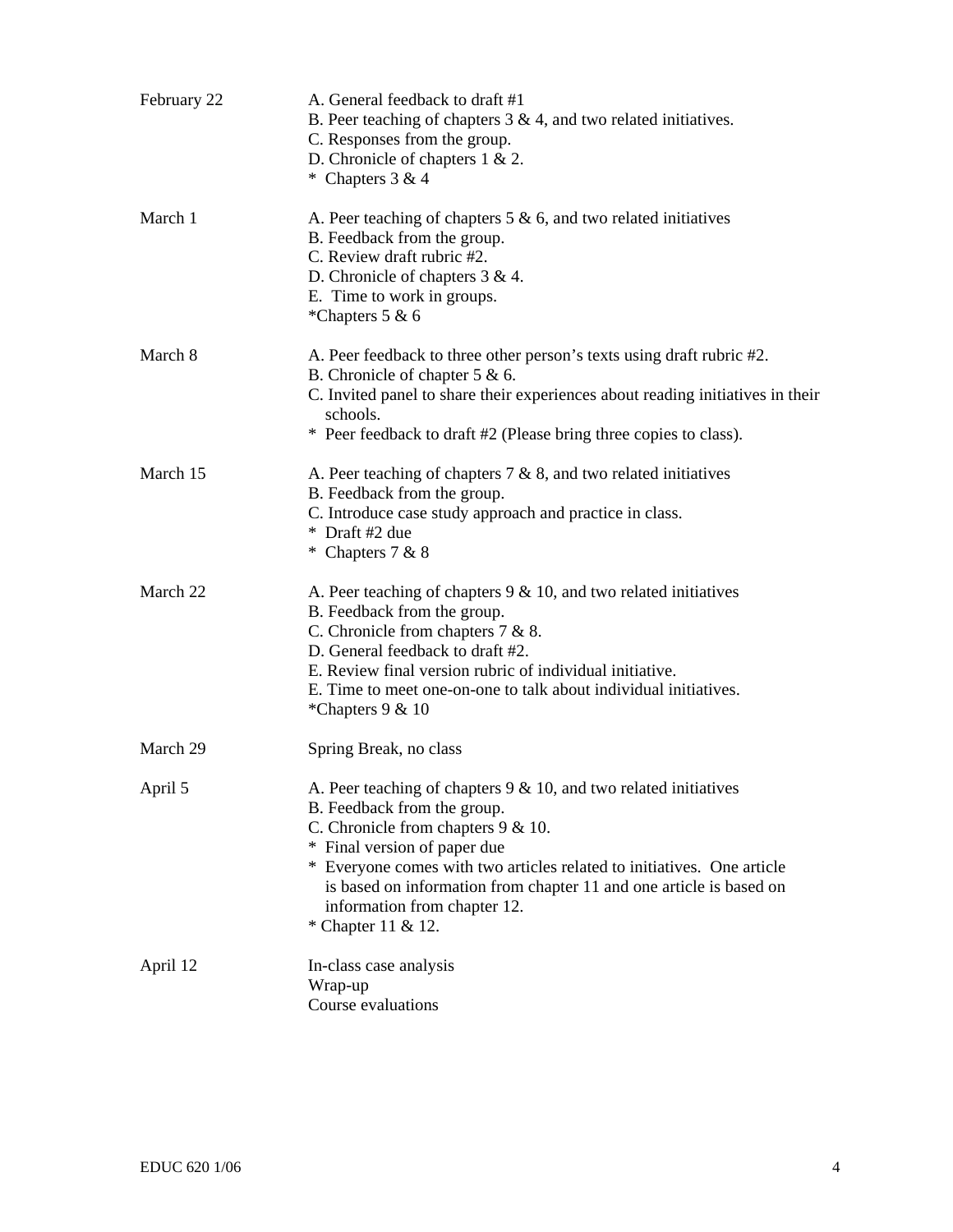(print student's name/ print e-mail)

# **Attendance (12%)** Participation (12%) Notes

| 1/18 |                                                                                                                                                                                                                                      |                                                                                                                       |  |
|------|--------------------------------------------------------------------------------------------------------------------------------------------------------------------------------------------------------------------------------------|-----------------------------------------------------------------------------------------------------------------------|--|
| 1/25 | <u> The Communication of the Communication of the Communication of the Communication of the Communication of the Communication of the Communication of the Communication of the Communication of the Communication of the Commun</u> |                                                                                                                       |  |
| 2/1  |                                                                                                                                                                                                                                      |                                                                                                                       |  |
|      |                                                                                                                                                                                                                                      |                                                                                                                       |  |
| 2/8  |                                                                                                                                                                                                                                      |                                                                                                                       |  |
| 2/15 |                                                                                                                                                                                                                                      |                                                                                                                       |  |
| 2/22 |                                                                                                                                                                                                                                      |                                                                                                                       |  |
| 3/1  |                                                                                                                                                                                                                                      |                                                                                                                       |  |
| 3/8  |                                                                                                                                                                                                                                      |                                                                                                                       |  |
| 3/15 |                                                                                                                                                                                                                                      |                                                                                                                       |  |
| 3/22 |                                                                                                                                                                                                                                      | <u> 1980 - Johann John Stein, fransk kampens og det blev til store og det blev til store og det blev til store og</u> |  |
| 4/5  |                                                                                                                                                                                                                                      |                                                                                                                       |  |
| 4/12 |                                                                                                                                                                                                                                      |                                                                                                                       |  |
|      |                                                                                                                                                                                                                                      |                                                                                                                       |  |

# Professional demeanor (6%)

 $(6\%)$ 

## Individual assignments (40%)

| Due Date<br>2/15  | Assignment<br>Draft #1of research paper           | Grade<br>(5%) |
|-------------------|---------------------------------------------------|---------------|
| 3/15              | Draft #2 of research paper                        | (5%)          |
| 4/5               | Final version of research paper due               | $(10\%)$      |
| 4/12              | In-class case analysis                            | (20%)         |
|                   | Group assignment (30%)                            |               |
| $On\text{-going}$ | Chronicle of class                                | (15%)         |
| $On\text{-going}$ | Peer teaching of two chapters and two initiatives | (15%)         |
|                   |                                                   |               |

| <b>Total</b> | $(100\%)$ |
|--------------|-----------|
|--------------|-----------|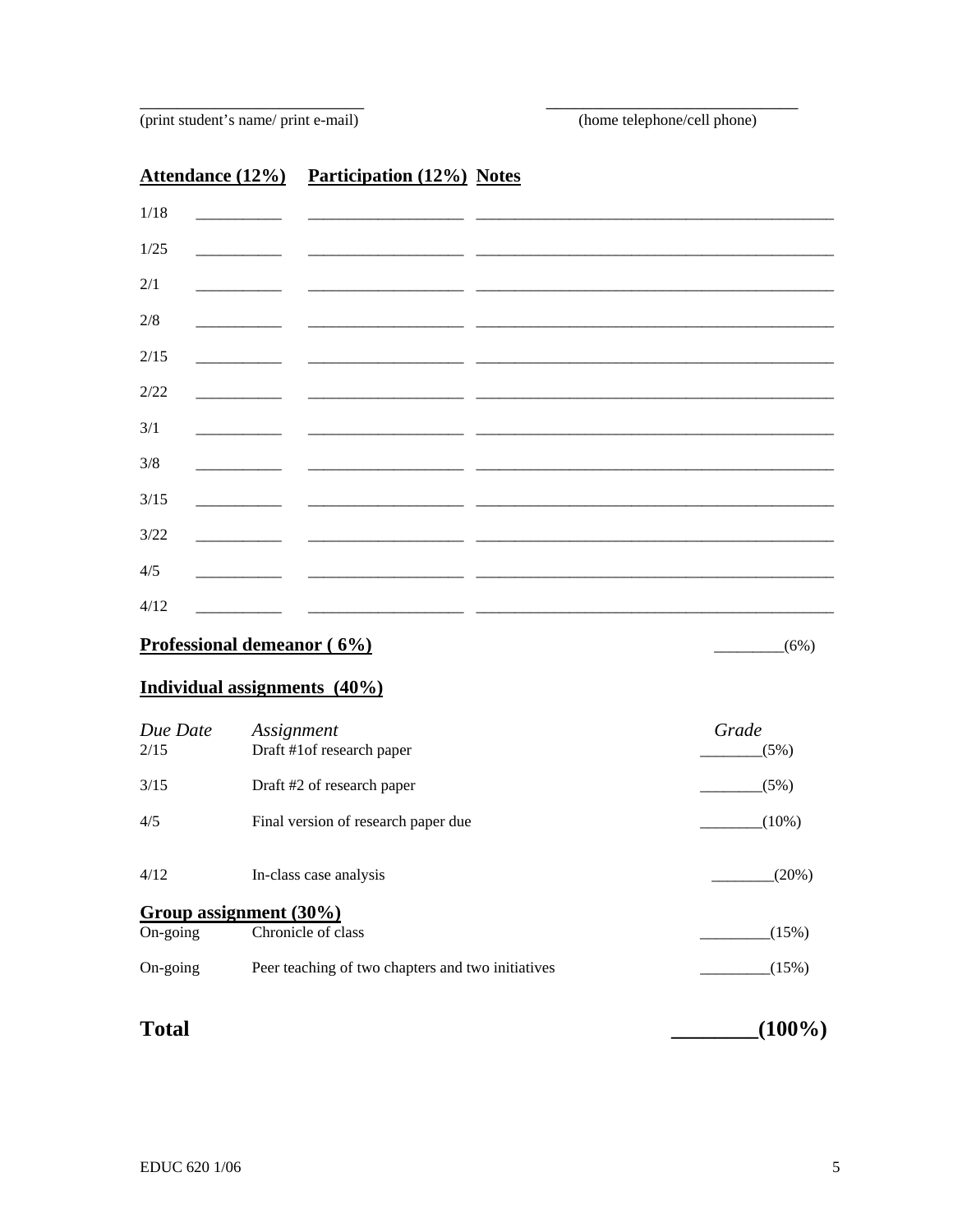|  | EDMS 511 Teaching Teams and Dates (Spring 2006) |  |
|--|-------------------------------------------------|--|
|--|-------------------------------------------------|--|

| Date    | Teaching                          | <b>Snacks</b>           |
|---------|-----------------------------------|-------------------------|
| 1/18    | Introduction-Woo                  | <b>Woo</b>              |
| $1/25$  | <b>Woo</b>                        | $\ast$<br>*             |
| $2/1$   | <b>Woo</b>                        | ∗<br>$\ast$             |
| $2/8\,$ | Peer feedback to draft #1         | ∗<br>*                  |
| 2/15    | $\ast$<br>$\ast$                  |                         |
| 2/22    | $\ast$<br>$\ast$                  |                         |
| 3/1     | $\ast$<br>$\ast$                  |                         |
| 3/8     | Peer feedback to draft #2         | ∗<br>$\ast$             |
| $3/15$  | $\ast$<br>$\ast$                  |                         |
| 3/22    | $\ast$<br>$\ast$                  |                         |
| 4/5     | Everyone is teaching!             | $\ast$<br>*             |
| 4/12    | Case study, computer lab, wrap-up | Everyone brings $\odot$ |